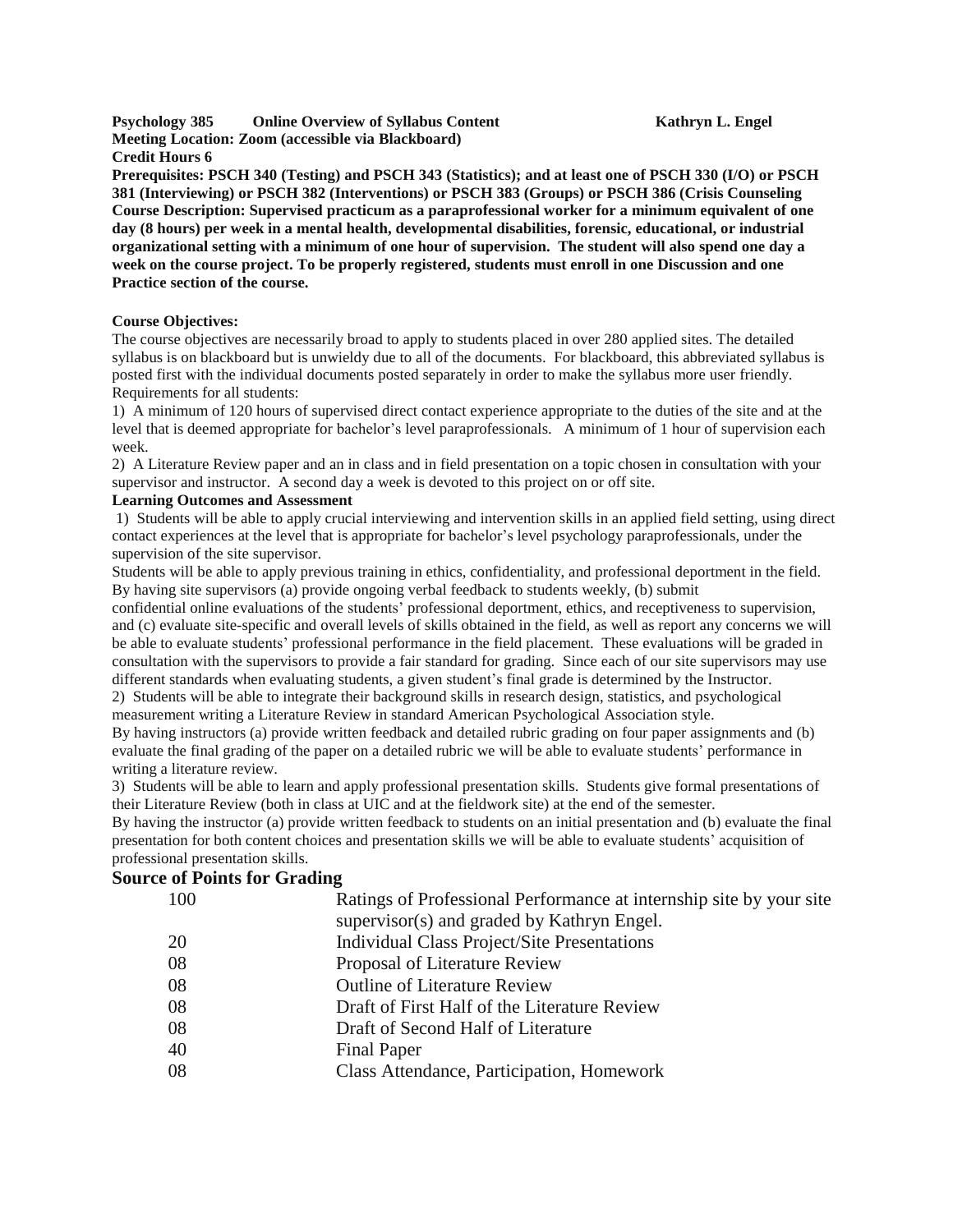Class attendance will be evaluated and enters into grading and final evaluation, it is not extra credit, and points are deducted for class absences.

Course Objectives: Site Hours + Second Day. Read the Student Semester Plan carefully to understand your commitments. This is a signed agreement and needs approval from the Director. If hours, days or time spent on project are changed over the course of the semester, complete a new Student Semester Plan. You must complete a minimum of 8 hours per week (8 X 15 weeks = 120 total hours) in direct service to your site. One full 8-hour day or two 4-hour days is typically best. There must be a minimum of one hour of supervision each week. You must also complete a second day every week researching and writing your literature review. This additional time may be on-site or negotiated with your supervisor as off-site work. Successful students typically spend all or at least half of the second day on-site working on their project; this keeps students accountable and structured by allocating specific time for the project. You must be conscientious and responsible in fulfilling your commitment to your site. Failure is automatic for students who are not responsible or conscientious in their fieldwork. On the other hand, your agency also has a responsibility to provide you with a reasonable setting for field experience. If you have trouble with your agency (e.g., nothing to do, too much paperwork, insufficient supervisor contact), let me know immediately! Do not wait until the end of the semester to complain, we can help you make immediate changes to rectify the situation. Course Objectives: Literature Review + Presentation In addition to site hours, you will complete a Literature Review designed with the help of your course instructor and TA. The ultimate goal is for this experience to be mutually beneficial, providing you with valuable field experience while providing a work product that benefits your site. You will give a formal presentation both at UIC and your fieldwork site. Presentations will reflect the work performed on-site and the results of the Literature Review. This course is six credit hours to recognize your efforts at the site, in the classroom and your capstone project. Each of you will be assigned a TA to support your Literature Review. The assignments are based upon expertise of the TA matching with the content at your site. Scheduling conflicts will also be considered (request an immediate change if your TA and you are never on campus on the same days). Once assigned, it is important to stay with your TA unless scheduling conflicts prohibit the two of you from working together. If this is the case, or other issues are undermining an effective working relationship between you and TA, please speak with your professor immediately. Only in cases where there is an urgent situation may you attend the other section rather than your own class. This requires prior permission.

# **Online Synchronous Learning Policy**

PSCH 385 Fieldwork in Psychology is to develop you interpersonal skills in a professional setting, the only way we can do this is to interact, therefore the course is taught as Synchronous. That means it will be live teaching during the times scheduled, you will be expected to be present with your cameras on (and participate in the chat more in the rare case if you need to turn your camera off for bandwidth issues), these are discussion based courses, not lectures. I have found I teach better seeing all of you and encouraging feedback and we create a better community when everyone can "see" each other and fully participate by talking and not just posting in chat.

Given this is a synchronous, cameras on course, I will typically not record. Instead after the class I will post a quick video update in case someone missed class. So much of the class is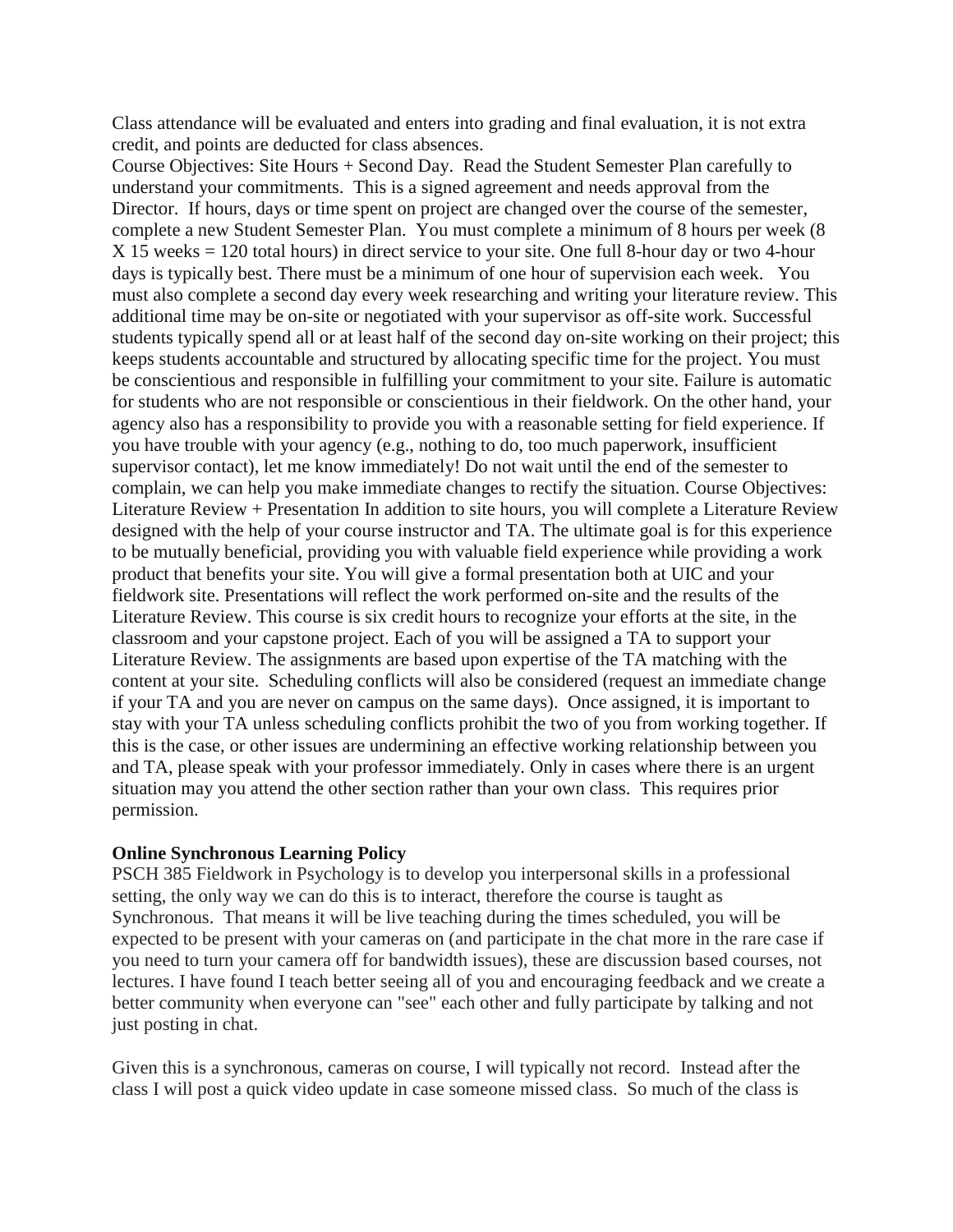discussion based and hands on that I do not want recording to limit your interaction comfort and confidentiality.

That said, if I am in a time period where there is lecture, I may record that with letting you know in advance.

# **Privacy Notification and Policy for Video Recording of Synchronous Class Sessions**

We will be recording the class sessions, or portions of the class, for students who are unable to attend synchronously. The recording feature for others is disabled so that no one else will be able to record this session through Zoom, Blackboard Collaborate, Webex, or Echo360. Recording by other means is not permitted. The recorded class sessions will be posted on our Blackboard class website unless otherwise notified.

If you have privacy concerns and do not wish to appear in the recording, turn OFF your video and notify me in writing (via email) prior to the next class session. If you prefer to use a pseudonym instead of your name, please let me know what name you will be using, so that I can identify you during the class session. If you would like to ask a question, you may do so privately through the chat feature by addressing your question to me or your TA only (and not to "everyone"), or you may contact me or your TA by another private method, which we will agree upon in advance of class. If you have questions or concerns about this video recording policy, please contact me before the end of the first week of class.

## **Syllabus Documents**

Informed Consent for Students in Psychology 385 Weekly Assignments Student Semester Plan Initial Conversation with Supervisor Proposal Assignment Proposal Grading Rubric Final Paper Assignment Final Paper Grading Rubric First Half of Paper Rubric Second Half of Paper Rubric Effective Presentation Skills Rubric Supervisor Evaluation (sent to supervisor Online) Student Evaluation of the Internship Site (sent to student Online)

All items merged into one document would be too long to be user friendly. They are posted on blackboard as individual documents. Read all individual documents as our syllabus the first week of class. Kathryn

## **Midterm Grades**

Students with a grade below a C are allowed a retake exam. If you do not reach a grade of C and want feedback you may meet with me or the TA to discuss grading and to receive support to raise your grade. Any student scoring below a "C" will be allowed to take a second midterm exam that will be graded to a maximum of "C." There are many campus resources to support your work in this class. Check out the Tip Sheet and the Campus Resources. <http://advising.uic.edu/>

## **GRIEVANCE PROCEDURES**

*UIC is committed to the most fundamental principles of academic freedom, equality of opportunity, and human dignity involving students and employees. Freedom from discrimination is a foundation for all decision making at*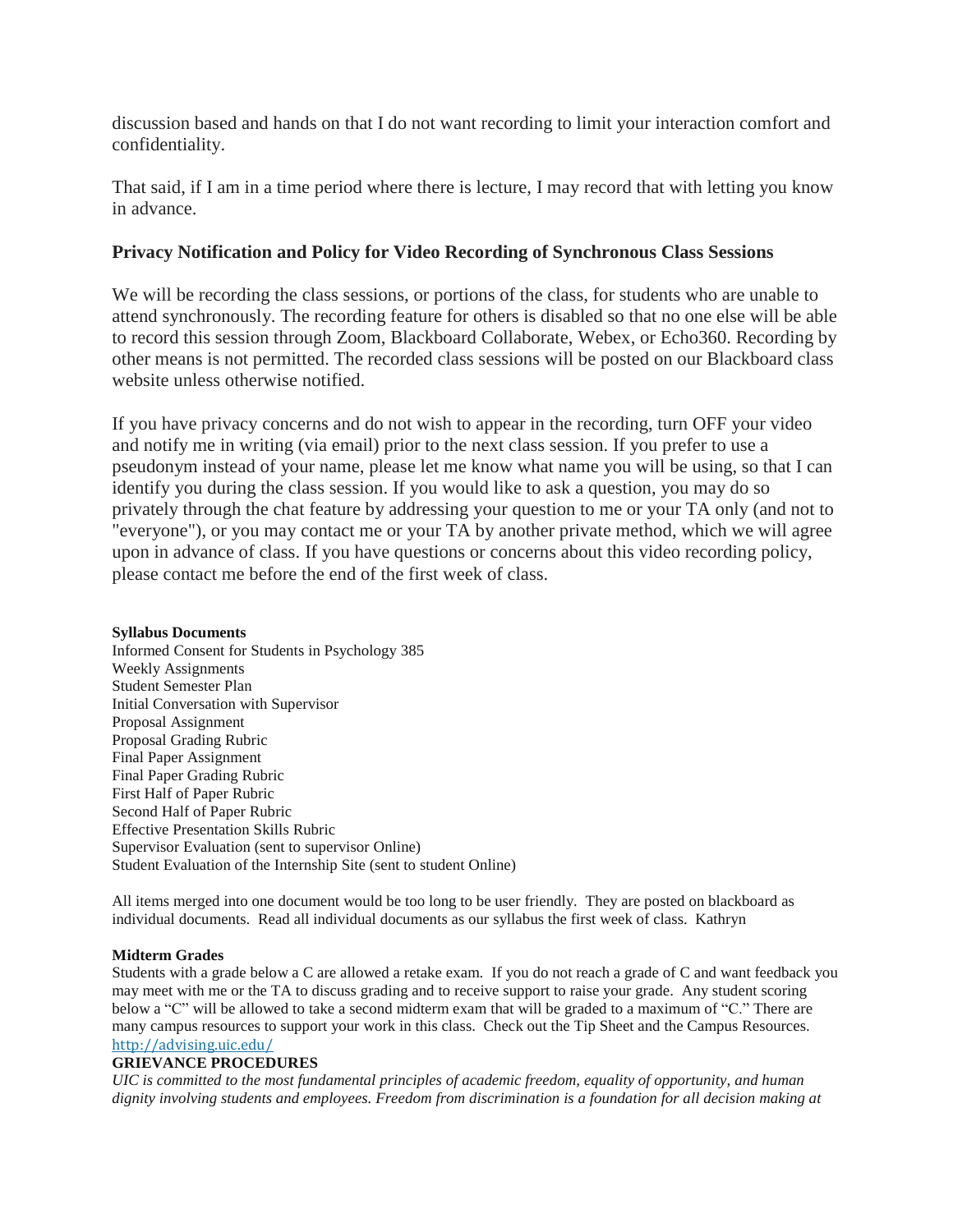*UIC. Students are encouraged to study the University's* "[Nondiscrimination](http://www.uic.edu/depts/oar/campus_policies/nondiscrimination_statement.html) Statement". *Students are also urged to read the document* "Public Formal Grievance [Procedures](http://www.uic.edu/depts/oar/campus_policies/public_grievance_procedures.html)". Information on these policies and

procedures is available on the University web pages of the Office of Access and Equity: <http://oae.uic.edu/>. **COURSE POLICIES**

Professionalism, Confidentiality and Attendance are so critical to this course that you will sign a Student Informed *Consent Form on the first day of class providing more details on the policy below.*

#### **Attendance Policy**

*Attendance is critical in an experiential class and each missed class will lose one point.*

#### **Policy for Missed or Late Work**

Missing class, exams or interviews requires prior notice by both e-mail and telephone. Late work will be deducted 2 points per day. Students who miss an interview and do not provide prior notice will not be allowed to schedule a *make up interview.*

#### **Electronic Communication**

I will answer all e-mails within a day and within a few hours during the work days. Generally, I prefer e-mail over phone calls so we can keep track of our discussions. However, please note that e-mail is not confidential and *confidential questions about the nature of your work at your internship sites or concerns about supervision may not be sent through e-mail. For those conversations please stop in my office or call.*

#### **Revision Policy**

Students will write two drafts of the final paper which will allow for extensive revisions before the final paper is submitted. Students are allowed to revise drafts for plagiarism if a single sentence is not properly paraphrased but *plagiarism of large portions of work is academic dishonesty.* 

#### **Student Courtesy Policy**

*Professionalism and Confidentiality are detailed on the signed Student Informed Consent Form. Electronics such as* phones and laptops may not be used in class unless to take notes, computers should be put away unless taking notes *and no recordings are allowed unless approved by the Disabilities Resource Center and the Instructor. Student* caregivers of children, elders and others may monitor silent phones with prior consent of the instructor. Any *student answering e-mails or other distractions will not be allowed access to a computer again in class.*

As an academic community, UIC is committed to providing an environment in which research, learning, and scholarship can flourish and in which all endeavors are guided by academic and professional integrity. All members of the campus community–students, staff, faculty, and administrators–share the responsibility of insuring that these standards are upheld so that such an environment exists. Instances of academic misconduct by students will be handled pursuant to the Student Disciplinary Policy:

#### <http://dos.uic.edu/docs/Student%20Disciplinary%20Policy.pdf>

No form of academic dishonesty will be tolerated. This includes, but is not limited to: (a) copying the words of a fellow student or of any other author in your written work, (b) cheating on an exam by using any form of unauthorized written notes or articles or by using information from another student, (c) telling the professor that your dog ate your homework when he didn't, etc. Without exception, students who cheat in any way on any assignment will receive an automatic "F" for the course and they will be the subject of formal judicial charges (see UIC Student Disciplinary Handbook for details).

Accommodations will be made for students registered with the UIC Office of Disabilities.

If you have a disability, I will provide all accommodations that you require if possible. Please contact the Office of Disability Services and they will give me a confidential letter detailing the accommodations that you **require and I will insure that they are provided to you in a confidential and sensitive manner.**

*The University of Illinois at Chicago is committed to maintaining a barrier-free environment so that students* with disabilities can fully access programs, courses, services, and activities at UIC. Students with disabilities who *require accommodations for access to and/or participation in this course are welcome, but must be registered with the Disability Resource Center (DRC). You may contact DRC at 312-413-2183 (v) or 773-649-4535 (VP/Relay) and consult the following:*

## **<http://drc.uic.edu/guide-to-accommodations>.**

### **COURSE EVALUATIONS**:

Because student ratings of instructors and courses provide very important feedback to instructors and are also used by administrators in evaluating instructors, it is extremely important for students to complete confidential course evaluations online known as the Campus Program for Student Evaluation of Teaching evaluation. You will receive an email from the Office of Faculty Affairs inviting you to complete your course evaluations and will receive an email confirmation when you have completed each one.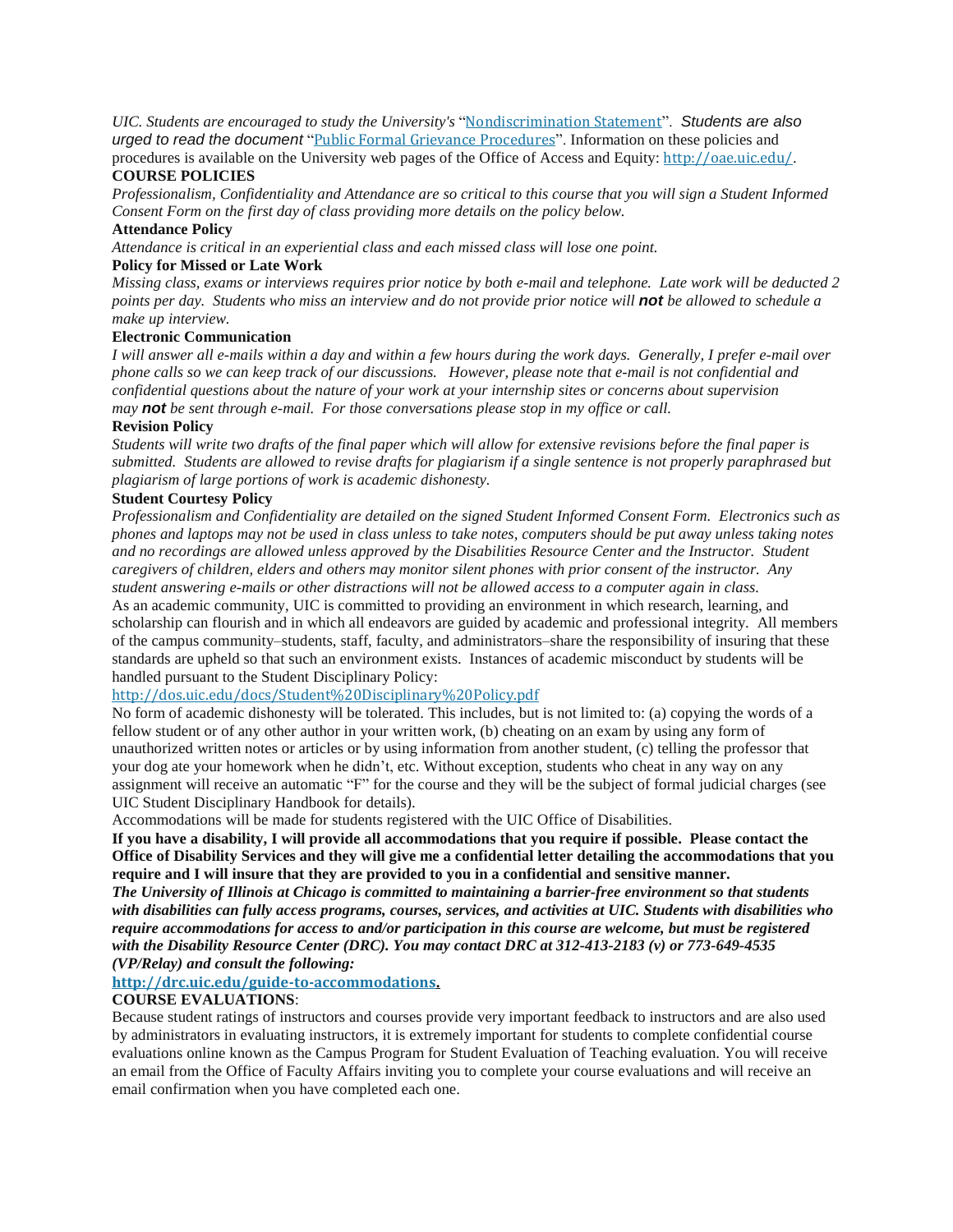For more information, please refer to the UIC Course Evaluation Handbook: [https://faculty.uic.edu/course](https://faculty.uic.edu/course-evaluations/)[evaluations/](https://faculty.uic.edu/course-evaluations/)

## **UIC RESOURCES**

If you find yourself having difficulty with the course material or any other difficulties in your student life, don't hesitate to ask for help! Many students think they cannot afford to buy Word to process their papers and need to know that Microsoft 365 is available as a free download to all students through the UIC

webstore. <https://webstore.illinois.edu/shop/product.aspx?zpid=2690> Come to me, or if it is about an issue beyond this class, please contact your college advisors, or get help from any number of other support services on campus. It is not unusual when taking a course where you are working on your personal skill acquisition to have personal feelings come up and the Counseling Center is a great resource for you as are all of the student centers.

**The Writing Center,** located in Grant Hall 105, offers one-on-one consultation with student writers who need help developing ideas, or need advice, guidance or additional instruction on any aspects of writing in any class. Tutors are prepared to spend fifty minutes per appointment, and there is no limit to the number of tutoring sessions you can have each semester. Make an appointment and be on time! Bring the paper on which you're working, as well as any related drafts or notes, and information about the assignment. For an appointment, call the Writing Center at (312) 413-2206, or stop by room 105 of Grant Hall. Visit the Writing Center website

at [www.uic.edu/depts/engl/writing](http://www.uic.edu/depts/engl/writing) for more information. The use of the Writing Center for each draft and the final paper is a requirement in this course. For students where more support is preferred a once a week writing center tutor is available if you register for this special program.

## **The UIC Library**

The library is located both on east and west campus, provides access to resources, study rooms, and research support both online via chat and in person. The reference librarian is available for private appointments to support the literature review. At Daley Library on the east side of campus, stop by the reference desk in the IDEA Commons, or make an appointment for research help on either side of campus. Learn more about library policies at [http://library.uic.edu/.](http://library.uic.edu/) To find research materials in specific subject areas view the Research Guides at [http://researchguides.uic.edu/.](http://researchguides.uic.edu/)

#### **Public Computer Labs**

These labs are available throughout campus where you may write and/or print out your work. For a list of labs and the hours they're open, go to [www.accc.uic.edu/pclabs](http://www.accc.uic.edu/pclabs)**.** You can use these labs to write and to upload to blackboard.

**The Academic Center for Excellence** can help if you feel you need more individualized instruction in reading and/or writing, study skills, time management, etc. Phone: (312) 413-0031.

**Counseling Services** are available for all UIC students. You may seek free and confidential services from the Counseling Center [www.counseling.uic.edu](http://www.counseling.uic.edu/). The Counseling Center is located in the Student Services Building; you may contact them at (312) 996-3490. In addition to offering counseling services, the Counseling Center also operates the InTouch Crisis Hotline from 6:00 p.m.-10:30 p.m. They offer support and referrals to callers, as well as telephone crisis interventions; please call (312) 996-5535.

Students also find support at one of the many student centers: African American Academic Network African American Cultural Center Arab American Cultural Center Asian American Resource and Cultural Center Disability Resource Center Gender and Sexuality Center Latin American Recruitment and Educational Services program (LARES) Latino Cultural Center (LCC) Women's Leadership and Resource Center (WLRC) Native American Support Program Student Veteran Affairs TRIO Student Support Services Program (SSS) Wellness Center

#### **Campus Advocacy Network**